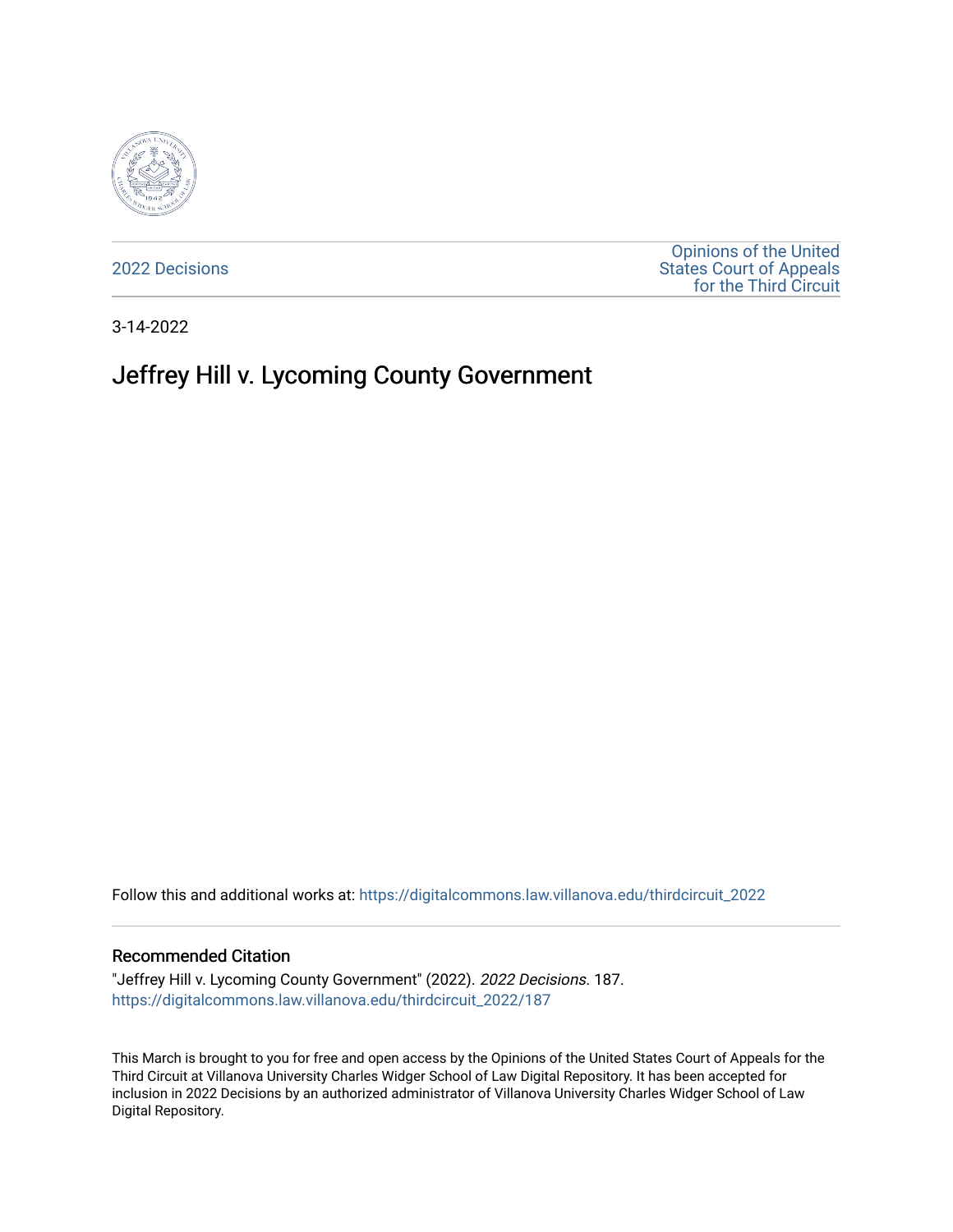## **NOT PRECEDENTIAL**

# UNITED STATES COURT OF APPEALS FOR THE THIRD CIRCUIT

 $\mathcal{L}_\text{max}$  and  $\mathcal{L}_\text{max}$ 

No. 21-2214 \_\_\_\_\_\_\_\_\_\_\_

JEFFREY D. HILL, Appellant

v.

LYCOMING COUNTY GOVERNMENT \_\_\_\_\_\_\_\_\_\_\_\_\_\_\_\_\_\_\_\_\_\_\_\_\_\_\_\_\_\_\_\_\_\_\_\_

On Appeal from the United States District Court for the Middle District of Pennsylvania (D.C. No. 4-20-cv-02397) District Judge: Honorable Matthew W. Brann

Submitted Pursuant to Third Circuit L.A.R. 34.1(a) on March 11, 2022

\_\_\_\_\_\_\_\_\_\_\_\_\_\_\_\_\_\_\_\_\_\_\_\_\_\_\_\_\_\_\_\_\_\_\_\_

Before: KRAUSE, BIBAS, and SCIRICA, *Circuit Judges*

(Opinion filed: March 14, 2022)

\_\_\_\_\_\_\_\_\_\_\_\_\_\_\_\_\_\_\_\_\_\_\_\_\_\_\_\_\_\_\_\_\_\_\_\_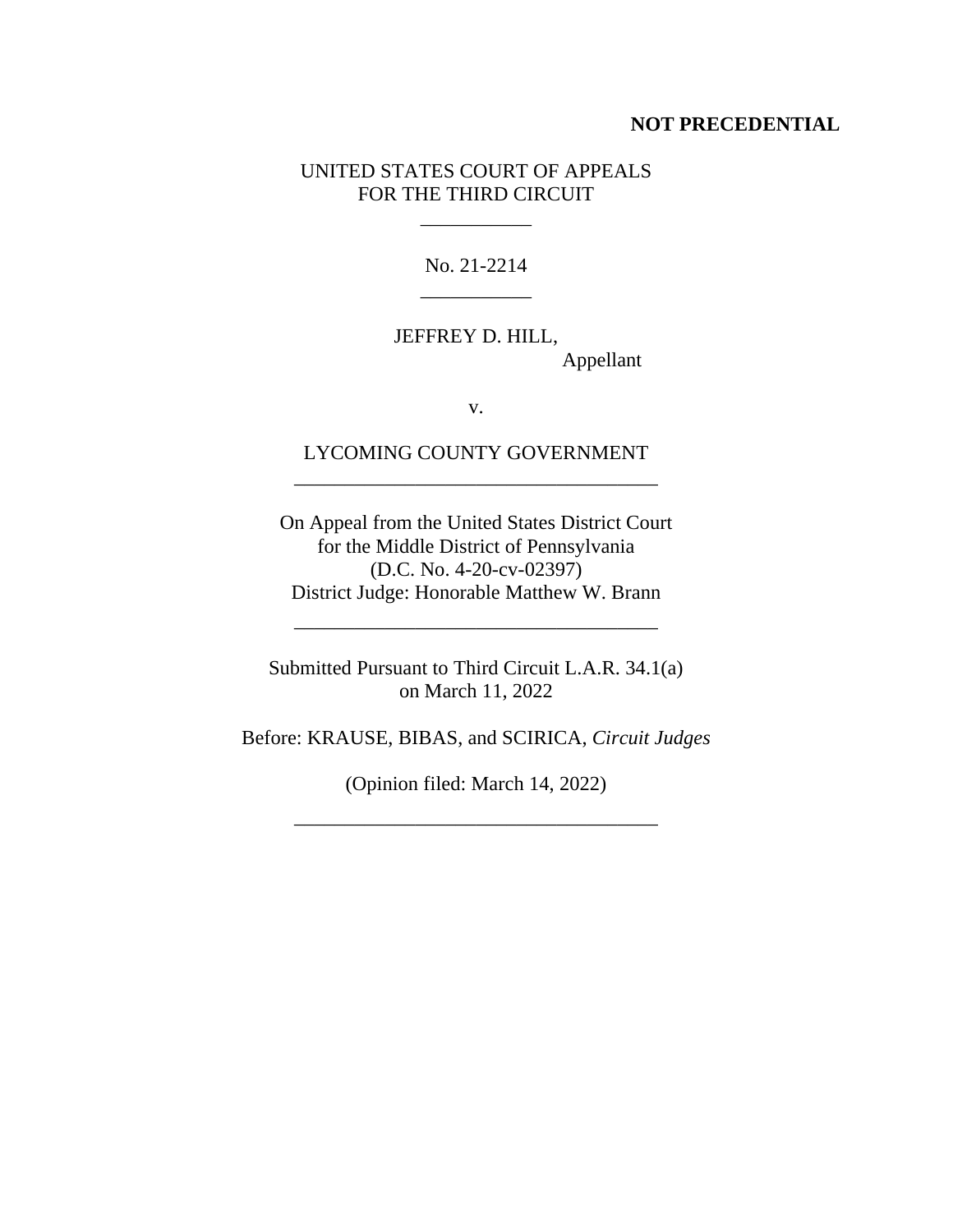# OPINION\* \_\_\_\_\_\_\_\_\_\_\_

\_\_\_\_\_\_\_\_\_\_\_

# PER CURIAM

Appellant Jeffrey D. Hill, proceeding pro se and in forma pauperis, appeals from an order of the United States District Court for the Middle District of Pennsylvania imposing a filing injunction. For the reasons discussed below, we will affirm.

### I.

Hill filed this action against the County of Lycoming, Pennsylvania, alleging violations of state and federal statutes and constitutional provisions arising out of a 2004 property tax assessment. The District Court adopted the recommendation of a Magistrate Judge to, inter alia, dismiss Hill's complaint without leave to amend under 28 U.S.C. §1915(e)(2)(B)(ii). In its dismissal order, the District Court also remanded to the Magistrate Judge for further proceedings pertaining to the imposition of an appropriate sanction against Hill, who has been a prolific litigator in federal court. After providing Hill with an opportunity to respond, the Magistrate Judge recommended that he "be enjoined from filing any new civil case in the U.S. District Court for the Middle District of Pennsylvania that includes any claim related to the 2004 Lycoming County property tax assessment on an in forma pauperis basis, unless he does so through counsel." *See* Dkt. #13 at 17. Hill did not file

This disposition is not an opinion of the full Court and pursuant to I.O.P. 5.7 does not constitute binding precedent.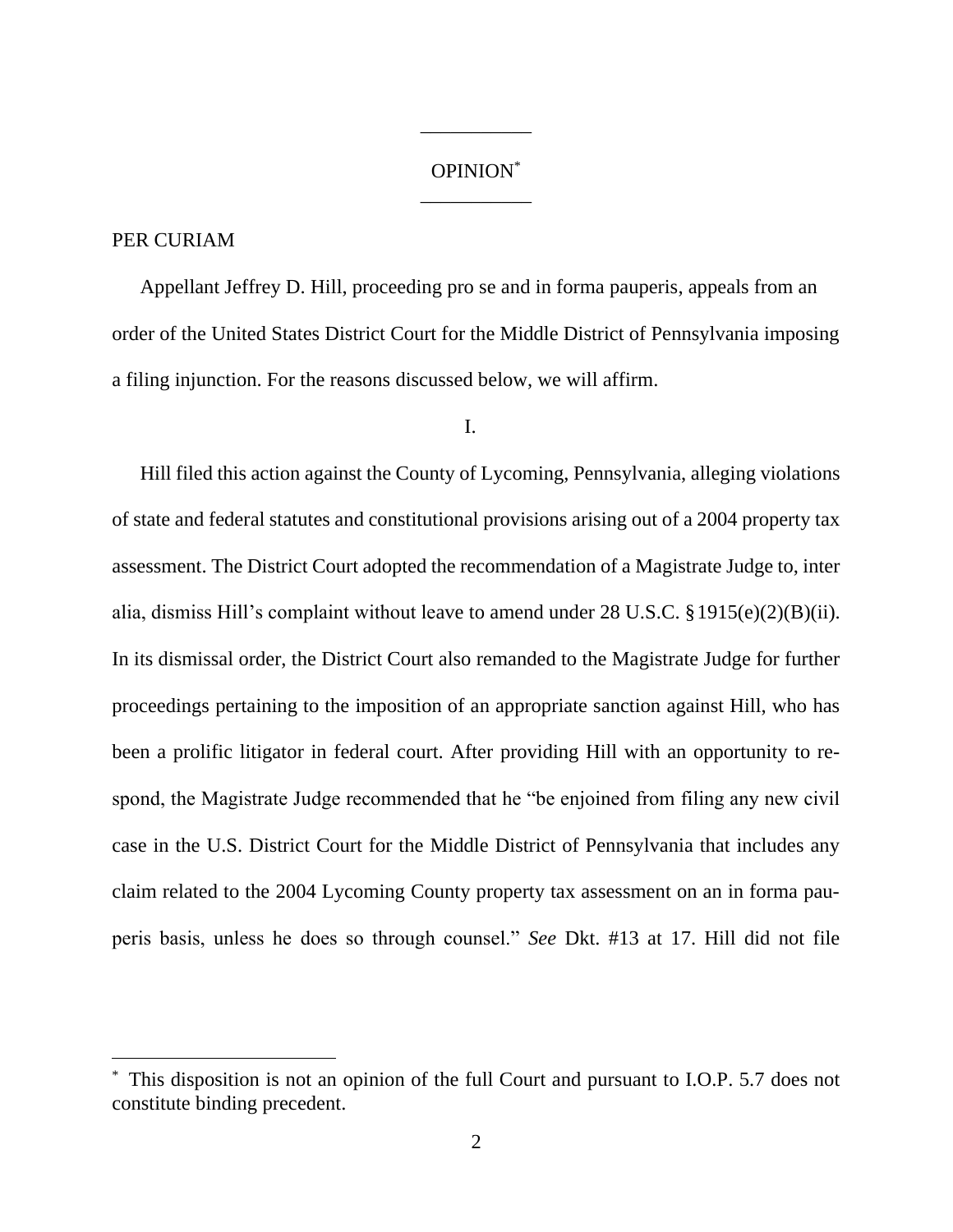objections, and the District Court adopted the Magistrate Judge's recommendation in an order entered June  $15$ ,  $2021<sup>1</sup>$  Hill timely appealed.

# II.

Under the All Writs Act, 28 U.S.C. §1651(a), district courts may impose filing injunctions on litigants who have engaged in abusive, groundless, and vexatious litigation. *See In re Oliver*, 682 F.2d 443, 445–46 (3d Cir. 1982). A filing injunction is an extreme measure that must "be narrowly tailored and sparingly used." *In re Packer Ave. Assocs.*, 884 F.2d 745, 747 (3d Cir. 1989). Accordingly, a district court must comply with the following requirements when imposing one: (1) the order should be entered only in exigent circumstances, such as when a litigant continuously abuses the judicial process by filing meritless and repetitive actions; (2) the district court must give notice to the litigant to show cause why the proposed injunction should not issue; and (3) the scope of the injunctive order must be narrowly tailored to fit the particular circumstances of the case. *Brow v. Farrelly*, 994 F.2d 1027, 1038 (3d Cir. 1993). We review the imposition of a filing injunction for abuse of discretion. *See In re Packer Ave. Assocs.*, 884 F.2d at 747.<sup>2</sup>

Although Hill argues that the injunction is an "attempt to protect [the] corrupt 2004 reassessment," Appellant's Br. 3, we agree with the District Court that exigent

<sup>&</sup>lt;sup>1</sup> Because the District Court adopted the Report and Recommendation, we will refer to the reasoning therein as the reasoning of the District Court throughout this opinion.

<sup>&</sup>lt;sup>2</sup> We note that Hill filed a notice of appeal from the District Court's underlying dismissal order while sanctions proceedings were ongoing. The dismissal order was a final judgment on the merits despite the outstanding issue of the filing injunction. *See* 28 U.S.C. §1291; *Cooter & Gell v. Hartmarx Corp.,* 496 U.S. 384, 395–96 (1990) (reasoning that "[i]t is well established that a federal court may consider collateral issues," including attorney's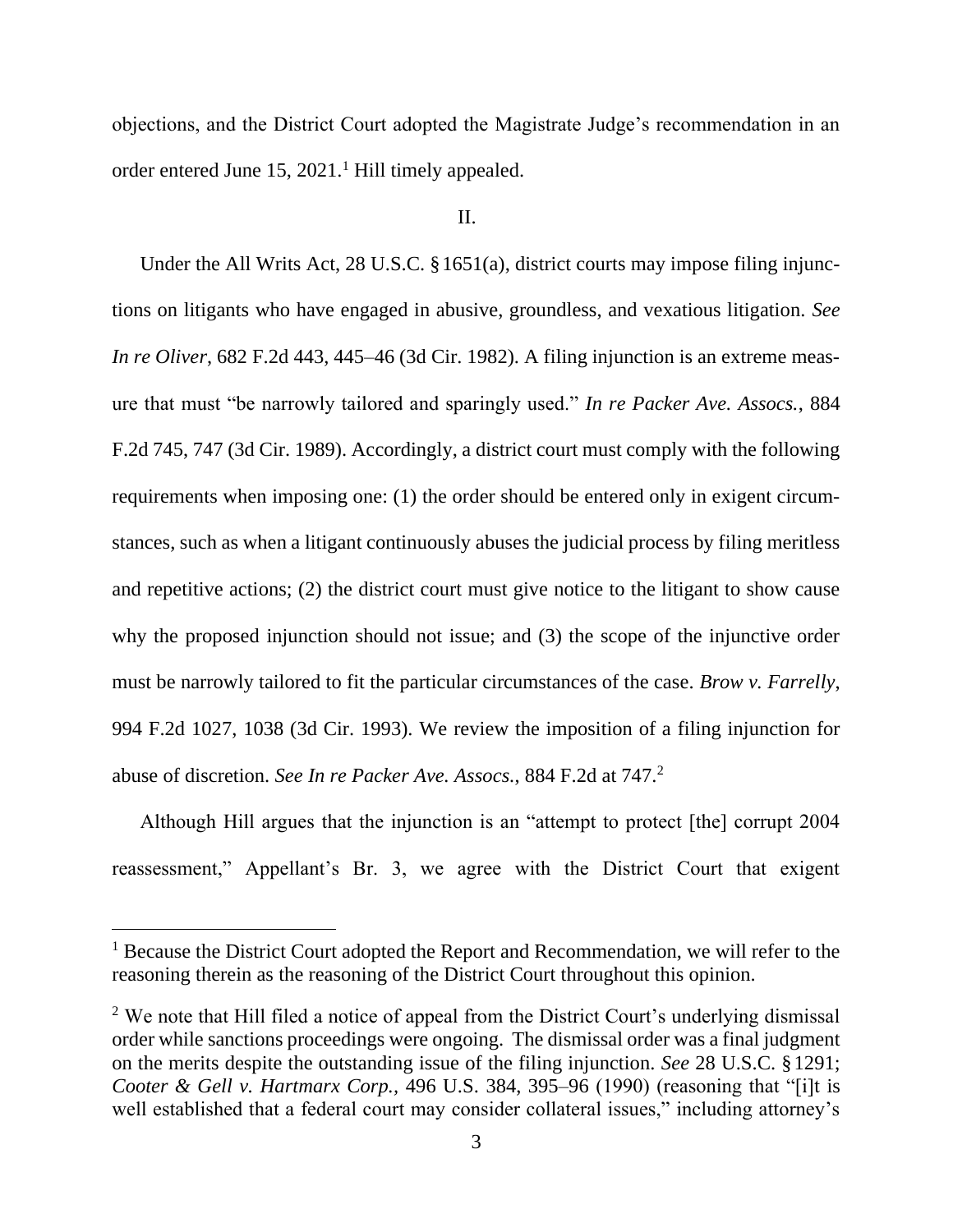circumstances existed here justifying its imposition. Hill has filed dozens of actions in the Middle District of Pennsylvania and numerous appeals in this Court over the past several decades, often utilizing offensive and derogatory language towards the courts and parties. And as the District Court noted, five of Hill's prior meritless lawsuits raised similar, sweeping allegations of corruption and fraud in the 2004 tax assessment. *See Hill v. Carpenter*, 323 F. App'x 167, 171 (3d Cir. 2009) (per curiam) (affirming dismissal based on lack of subject matter jurisdiction); *Hill v. Nassberg*, 166 F. App'x 608, 609–10 (3d Cir. 2006) (per curiam) (dismissing appeal under 28 U.S.C. §1915(e)(2)(B) upon concluding that the District Court correctly found that it lacked subject matter jurisdiction over complaint and that Hill lacked standing to challenge tax assessment); *Hill v. Nassberg*, 130 F. App'x 615, 616 (3d Cir. 2005) (per curiam) (similar); *Hill v. Carpenter*, No. 4:11-mc-243, 2012 WL 3779364, at \*1–2 (M.D. Pa. Aug. 30, 2012) (dismissing complaint as frivolous); *Hill v. Century 21 Appraisals*, No. 4:11-mc-297, 2012 WL 3779414, at \*1–2 (M.D. Pa. Aug. 30, 2012) (same). Indeed, we have previously observed that it would be appropriate to sanction Hill, although we have noted that prior filing injunctions either failed to satisfy the notice requirement or were overly broad. *See Hill*, 323 F. App'x at 171; *see also Hill v. Umpstead*, 639 F. App'x 60, 62 (3d Cir. 2016) (per curiam).

fees and sanctions, "after an action is no longer pending"). After the District Court denied Hill's motion to extend his time to appeal from that order—a decision that this Court affirmed, *see Hill v. Lycoming Cnty. Gov't*, No. 21-2017, 2021 WL 4240358 (3d Cir. Sept. 17, 2021)—Hill's untimely appeal from the dismissal order was dismissed for lack of appellate jurisdiction. *See* C.A. No. 21-1447. Therefore, our jurisdiction here is limited to reviewing the District Court's June 2021 order imposing a filing injunction.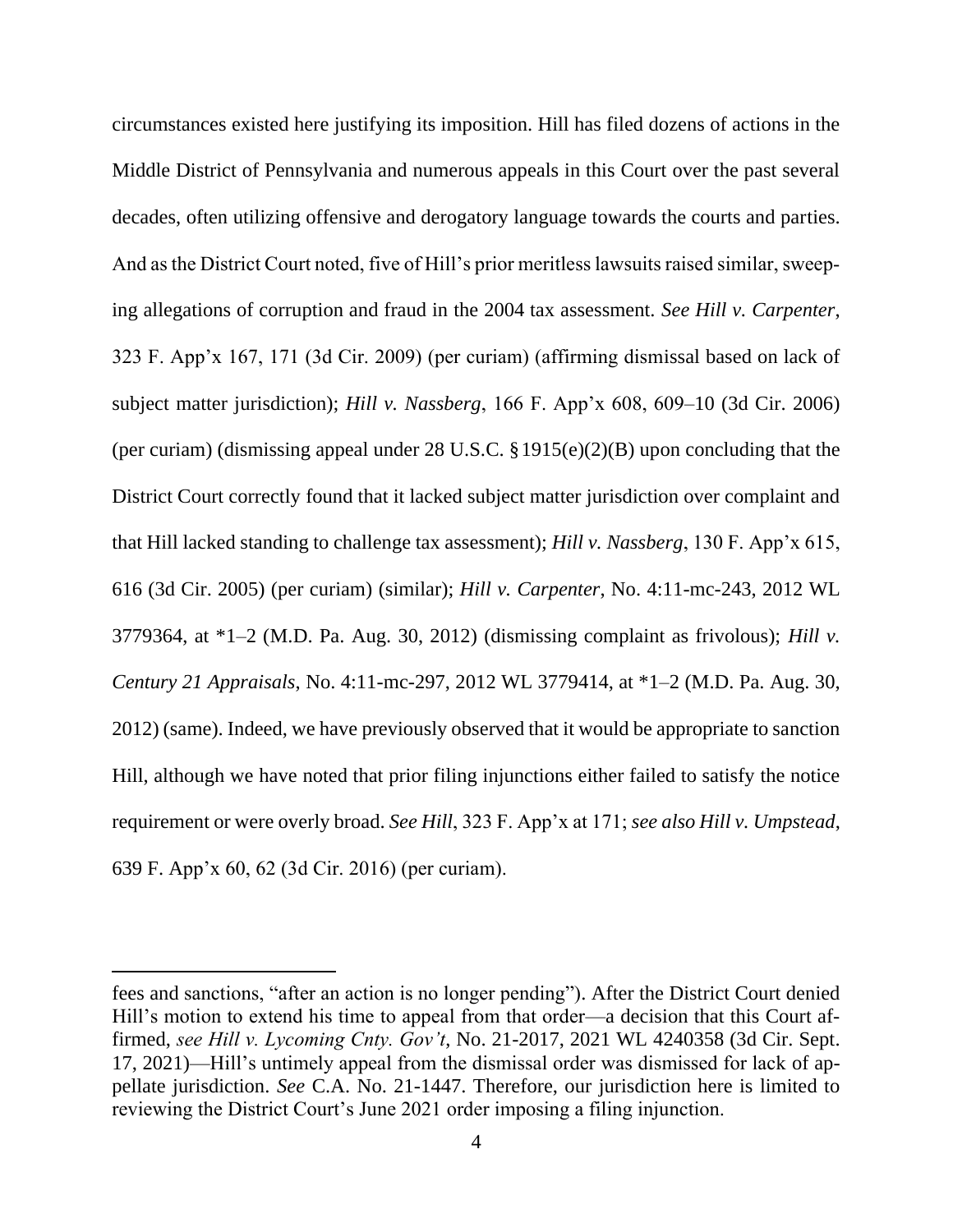Along those lines, the District Court afforded Hill ample notice in this case. The Magistrate Judge first gave notice of a possible sanction upon recommending dismissal of Hill's complaint. After the District Court adopted that recommendation and remanded to the Magistrate Judge for further proceedings regarding an appropriate sanction, the Magistrate Judge ordered Hill to show cause why an injunction should not issue, laying out with specificity the injunction being considered. The Magistrate Judge considered Hill's response in recommending an injunction and reasonably addressed the arguments raised therein.

The injunction was also properly narrow in scope, enjoining only Hill's filing, in forma pauperis, of any new civil case in the Middle District of Pennsylvania including any claim related to the 2004 Lycoming County property tax assessment, unless done so through counsel. The injunction thus applies only to complaints with claims pertaining to the same subject matter at issue here and does not restrict Hill's ability to file complaints concerning matters unrelated to the tax assessment. *See Gagliardi v. McWilliams*, 834 F.2d 81, 83 (3d Cir. 1987) (recommending that district court consider limiting any injunction "to the preclusion of future lawsuits arising out of the same matters that were the subject of the" plaintiff's prior dismissed actions). Hill is also not even precluded from *ever*raising a claim challenging the 2004 property tax assessment, as he may still do so through counsel or if he pays the filing fee. The injunction here is also significantly narrower than a 2008 sanction we previously vacated that "forever barred [Hill] from bringing a civil action in the Middle District of Pennsylvania," *see Hill*, 323 F. App'x at 169, 171, as well as a 2011 injunction generally requiring Hill to "receive certification from a magistrate judge prior to filing a future civil action within the Middle District of Pennsylvania," *see Hill*, 639 F.